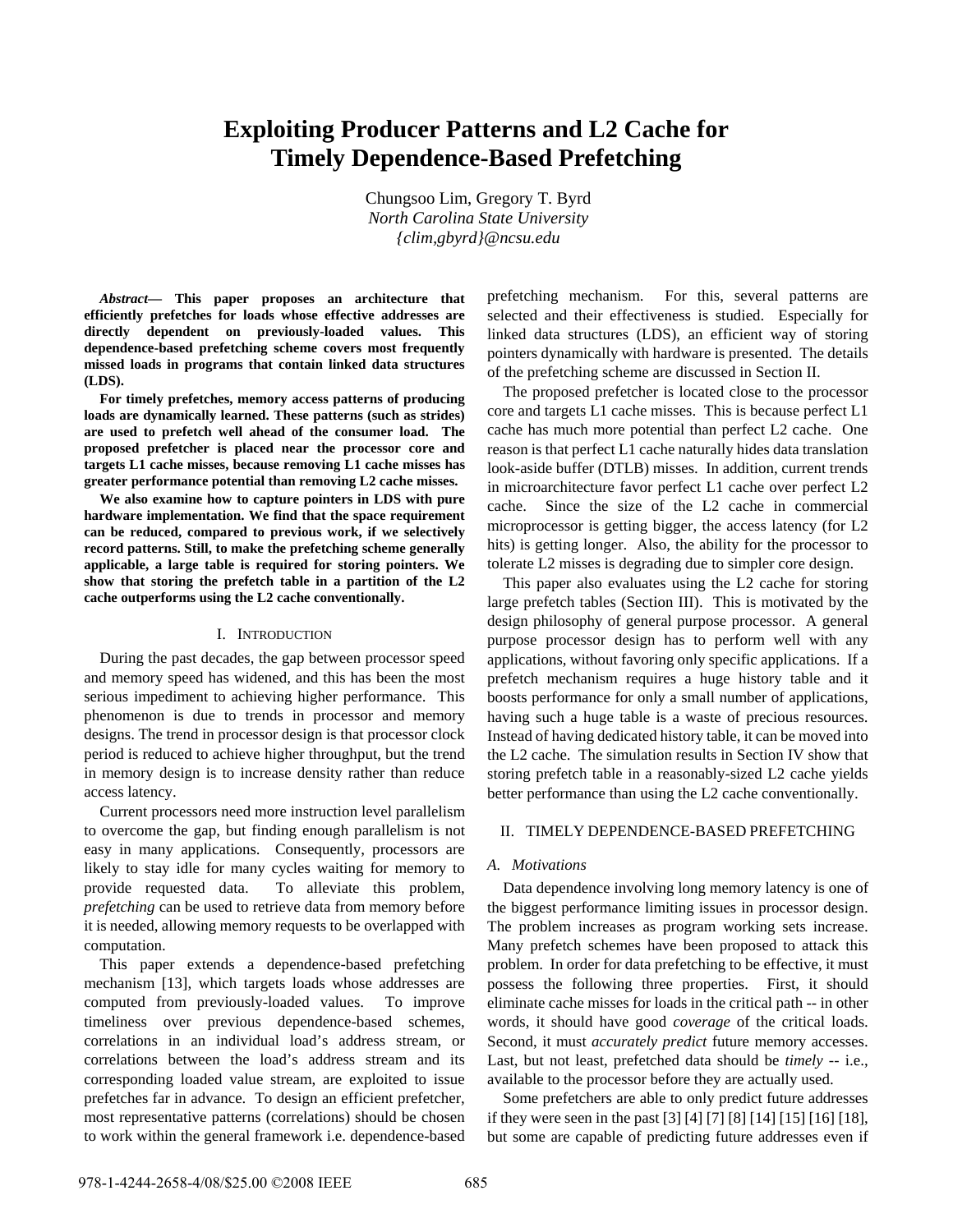they were not seen before  $\begin{bmatrix} 1 \end{bmatrix}$   $\begin{bmatrix} 5 \end{bmatrix}$   $\begin{bmatrix} 6 \end{bmatrix}$   $\begin{bmatrix} 10 \end{bmatrix}$   $\begin{bmatrix} 13 \end{bmatrix}$ . One such mechanism is Dependence-based prefetching [13], which identifies producer-consumer relations among loads and uses them to prefetch data. When a producer's value is loaded, it is then used to issue prefetches for consumers. This doesn't require knowledge of past access patterns of consumer loads. Once the dependence relation is learned, prefetches can be made. Since every load has a preceding instruction that produces the effective address, prefetching mechanism based on this dependence between address-producing and address-consuming instructions has great coverage. Dependence-based prefetching also has good prefetch accuracy because no prediction is involved in prefetching. However, this scheme works well only when there is enough work between producer and consumer.

While Roth et al. [13] targeted only linked data structures (LDS), Murali et al. [1] proposed a more general dependence-based prefetching scheme. It generates dependence graph for loads and stores responsible for most data cache misses. All the instructions in the graph are marked and precomputed using dedicated separate hardware. Since the number of instructions in the graph is usually fewer than the corresponding original program fragments, the prefetch engine can get ahead of the main pipeline. A shortcoming of this approach is that it may not work well if there are cache misses along the dependence graph. This is because the prefetch engine has to go through the cache miss, but the main pipeline does not, so it is difficult for the prefetch engine to stay ahead.

The major issue of such approaches is prefetch timeliness. There is no guarantee that prefetches are issued early enough for data to be available before it is needed. Timeliness in these schemes depends on the available work between producer and consumer. To resolve this problem, Roth et al. [14] utilize *jump pointers* on top of dependence-based prefetching. Jump pointers point to non-adjacent nodes in an LDS, so that the prefetch engine can run ahead of the processor, resulting in timely prefetches.

There are three main differences between the jump pointer approach and our proposed scheme. First, Roth et al. used just jump pointers to resolve the prefetch timing issue, but our scheme is capable of utilizing more types of patterns, resulting in a general dependence-based framework. The type of producers' patterns and how they are utilized are described in Section II.B. Second, while the jump pointer scheme focused on using software for jump pointer creation, we propose a dynamic hardware mechanism to identify jump pointers and an efficient way of populating the jump pointer table. Third, to effectively use the resources assigned to identifying producer-consumer pairs and storing producers' patterns, only small numbers of static loads that miss frequently in L1 cache are dynamically identified.

## *B. Utilizing Producers' Patterns to Improve Dependence-based Prefetching*

In order to issue a prefetch request for a consumer well

before the consumer accesses the memory hierarchy, either its producer's future effective address or its producer's future value should be predicted first. Once the producer's future address or value is predicted, the consumer's future address is computed from the dependence relation between the producer and the consumer.

Any pattern that enables the prefetcher to predict future information of producers is exploitable. Patterns that naturally satisfy this requirement are ones that exist in the producer's effective address stream. Three well-known such patterns are *stride pattern*, *recurrent pattern* [13], and *pointer pattern* [4]. If correlation doesn't exist in the producer stream, then correlation in the entire address stream or the miss address stream can be used. An advantage of combining dependence-based prefetching scheme with correlation-based prefetching [7] is that the table size for the correlation-based scheme can be reduced. First, a dependence relation can replace quite a few correlation patterns of a consumer load, because addresses of the consumer load can be predicted from the dependence relation and the producer's output values. Second, chain prefetching based on dependence relations also replaces many correlation patterns, because one correlation pattern along with dependence relations is able to prefetch every node in a whole dependence tree.

*Stride pattern* in producer's address stream makes predicting a future address straightforward. Simply multiplying the stride with small non-zero integer will result in a future address. This pattern is very efficient in terms of space, and it is able to predict addresses that have not been seen before. One drawback of this pattern is that it requires two prefetches for a consumer: one for getting the loaded value of the producer and the other for accessing the consumer's effective address.

*Recurrent pattern* involves not only address streams but also loaded value streams. It is made up of two correlations. The first correlation exists between an effective address and the value loaded from it. The second correlation exists between a loaded value of an instance and the effective address of the next instance. Since this pattern can be seen in a load that is responsible for generating the address of the next node in an LDS, it is likely that the corresponding long address sequence repeats quite a few times. Because of this strong correlation, it is possible to have jump pointers with fairly long distance. Another advantage of this pattern is that it is easy to identify. Almost every load that has the second correlation also possesses the first correlation, and the second correlation is easy to identify. This means that once the second correlation is identified, it is highly probable that the corresponding load has strong correlation in its address stream.

*Pointer pattern* is identical to the recurrent pattern, but without the second correlation. With this pattern, only the address of consumer in the same iteration can be predicted. If a producer with this pattern hits in L1 cache frequently, there is no point for prefetching, because looking up the producer's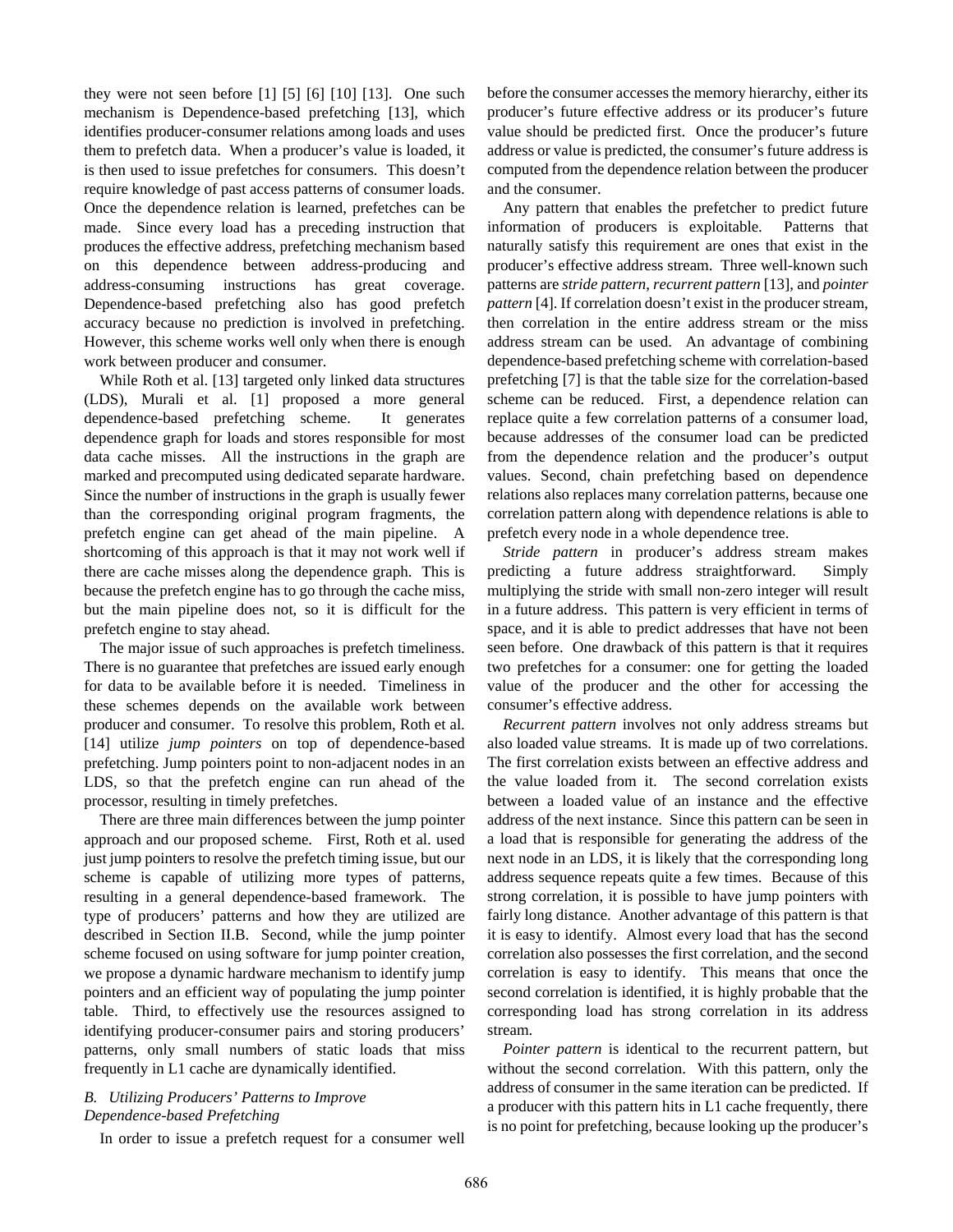loaded value in the prefetch table takes more cycles than getting the value from the L1 cache. If the time taken for accessing prefetch table is about the same as the time taken for handling a cache miss, there is also no gain. A subset of this pattern has very useful property: address-value delta [10]. This pattern has a constant difference between addresses and values, so that loaded values can be computed from corresponding addresses.

*Correlation in address stream from processor core* the correlation most prefetchers are based on. As it is, this correlation cannot be used for predicting a producer's future address. To be more exact, it is possible to predict future addresses, but associating them with static loads is impossible. But if load information is appended to each correlation, this type of correlation can be used on top of dependence-based prefetching mechanism.

In this paper, *stride pattern* and *recurrent pattern* are implemented. *Pointer pattern*, as it is, doesn't work well with using L2 cache for storing pointer table because the time accessing a pointer from L2 cache is about the same as loading the actual corresponding data from L2 cache in case where the data is in L2 cache. *Correlation in address stream from processor core* is left for future work.

# *C. Implementation of Dependence-based Prefetching Mechanism*

In this section, hardware implementation details of the prefetch scheme are presented. This is an exemplary implementation of dependence-based prefetching mechanism that combines stride prefetching and jump pointer prefetching. As shown in Figure 1, the proposed prefetcher is composed of four parts: frequently-missed load table (FMLT), potential producer window (PPW), dependence information table (DIT), and jump pointer creation unit (JPCU). (The jump pointer table (JPT) is not shown, because it is stored in the L2 cache, as described in Section III.)

Every committed load instruction is sent to the four tables by the processor. FMLT is in charge of pinpointing static load instructions that miss in L1 cache frequently. With this filtering mechanism, the space requirements for DIT, JPCU, and JPT are reduced.

The FMLT is updated by committed loads from the processor; it keeps track of the number of misses per static load instruction. If the number of misses reaches a predefined threshold, it resets the counter and sends a signal to PPW.

The PPW holds a list of recently committed load instructions' PCs and loaded values in order to facilitate finding producers. The signal from FMLT activates the pairing logic in PPW that tries to find a matching producer for a given effective address from the processor. If a producer-consumer pair is identified, the pair is inserted into the DIT.



Fig. 1. Dependence-based prefetching mechanism with stride and jump pointer prefetching.

The DIT plays two roles. It detects producers' patterns, and it stores producer-consumer pairs. One producer can have multiple consumers, which is common in producer-consumer relationships. Counter1 represents the confidence of the stride pattern, and counter2 represents the confidence of the recurrent pattern. When their effective addresses are ready, load instructions access DIT. A load's PC is used to index into DIT. If the indexed entry has a stable pattern, a prefetch request is issued and stored in prefetch request queue (PRQ). For a stride pattern, the future address is computed by first multiplying the stride by a small constant, and then adding the result to the current address. For a recurrent pattern, JPT is accessed with the current address to get a future address. The address returned from JPT is added to a consumer's offset to form a prefetch address. For chain prefetching, DIT is looked up again. When a prefetch request is queued in PRQ, the corresponding DIT entry's index is stored. When the prefetched data arrives, DIT is accessed again with the index. Then, prefetch addresses are computed by adding the corresponding consumers' offsets to the prefetched value, because the value is directly related to the effective addresses of consumers.

Every committed load updates the DIT. If the load is a producer, its value is used to detect stride or recurrent patterns. Once a pattern, either stride or recurrent, is identified for a producer load, this pattern is utilized to make the prefetch engine run ahead of the processor, making it more probable that prefetched data arrive before they are accessed.

If the updating load experienced an L1 cache miss, consumer loads are searched against its PC. If a match is found, and the corresponding producer has been identified as a recurrent load, the JPT can be updated. The DIT sends the PC of the corresponding producer to JPCU, and JPCU sends two addresses to JPT.

In JPCU, there are 16 FIFO queues, each corresponding to a load that has been identified as a recurrent load. These queues are used to record effective addresses and loaded values of up to eight most-recently-committed instances – in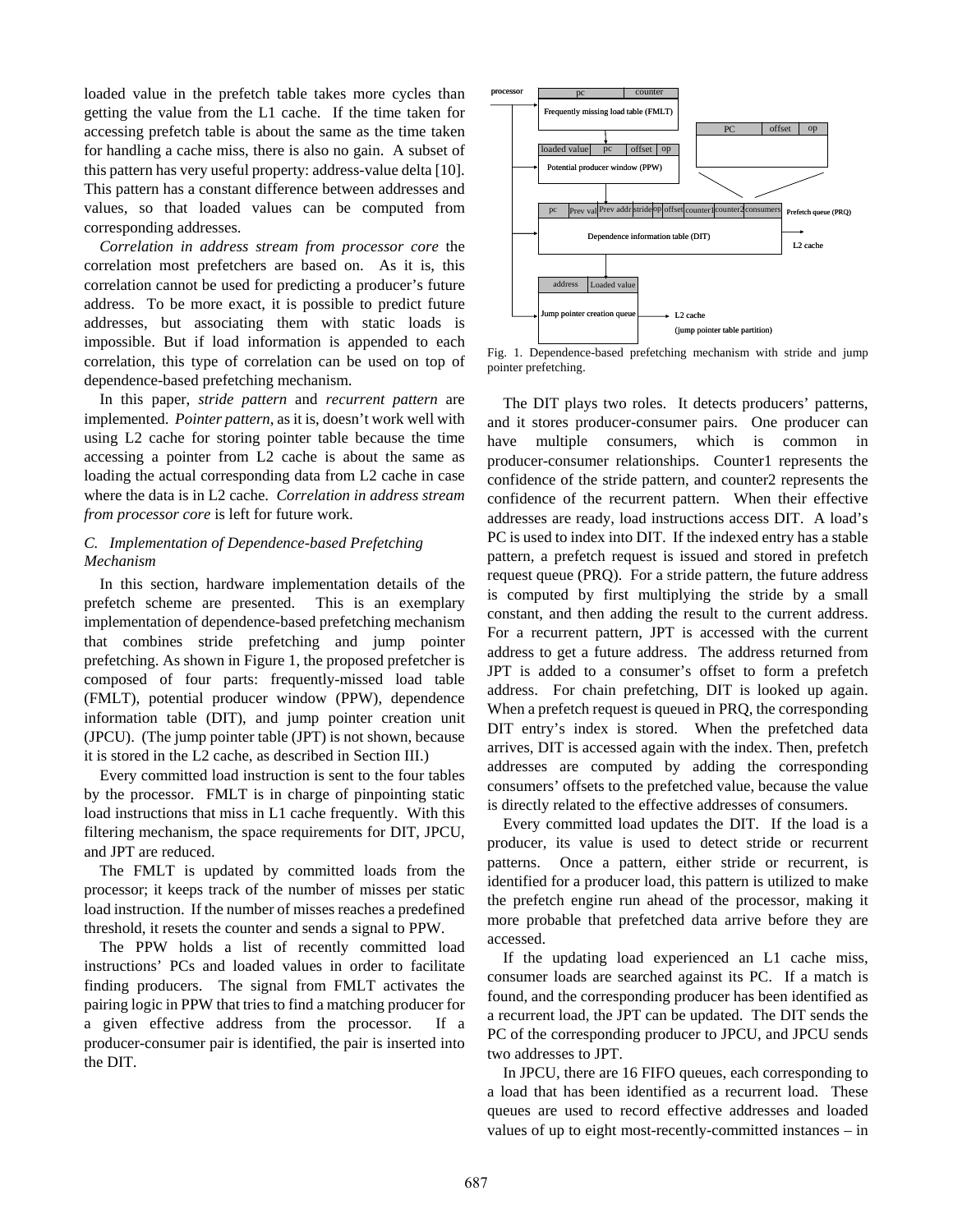other words, for each recurrent load, up to eight mostrecently-committed instances are stored. For a given PC, JPCU finds the queue assigned to the PC, gets two addresses from the queue, and sends them to JPT. The two addresses are chosen using a predefined constant jump pointer distance. For a distance of *i*, the first address is the loaded value of the most recent element of the queue, and the second address is the address of the *i*-th element from the tail. The first address is to be stored in JPT, and the second address is used to get an index to JPT, and a portion of it is stored as a tag.

When the second address is accessed again, the first address is prefetched if the corresponding confidence is high enough. The first address is the loaded value of the most recent instance of the producer, so that if a miss occurs for a consumer that is just committed, the missed address can be computed by adding the consumer's offset to the first address. Therefore, prefetching the address computed from the first address can eliminate the cache miss of the consumer.

To effectively make the most of the limited-sized JPT, JPCU does more than the basic operation described above. There are two optimizations. First, jump pointers are formed only for consumers that miss in the L1 cache. Second, chain prefetching mechanism is utilized. Some instances of recurrent loads are prefetched via chain mechanism, eliminating the need for storing jump pointers. Figure 2 shows the effectiveness of these two mechanisms, normalized to the IPC of the no-prefetch case. For this result, only recurrent pattern is used for prefetching.



Fig. 2. The effectiveness of jump pointer creation mechanisms.

Since *mcf* and *health* are the benchmarks that require big JPT, only these two benchmarks are studied here. For unlimited JPT, naïve creation, with which jump pointers are created for all dynamic instances of producers as in the original jump-pointer prefetching [14], is the best, followed by missed-instance-only creation and chain-prefetch-aware creation. Naïve creation beats the other two, simply because it has more jump pointers. For a 32K-entry JPT, chain-prefetch-aware creation performs the best. For *mcf*, the number of jump pointers created for missed-instance-only creation and chain-prefetch-aware creation are similar, but chain-prefetch-aware creation results in a larger number of effective prefetches through chain prefetching.

#### III. USING L2 CACHE FOR STORING PREFETCH TABLE

## *A. Motivation*

For a hardware prefetching mechanism to be implemented in commercial microprocessors, the mechanism needs to be simple yet effective. Unfortunately, there is no such prefetcher that works well with wide range of applications. For example, stride prefetcher works well with applications that have regular memory access patterns, but not well with applications that have LDS. Correlation-based prefetchers are effective for applications with LDS, but they usually require large tables to record history information. Combining multiple prefetchers can improve overall prefetch effectiveness, but the high space requirement is hard to overcome. The idea of cramming a large table structure in a processor core may not be appealing to the microarchitect, because of power consumption as well as space consumption. It is possible for a prefetch table to be almost empty for some applications, because the mechanism is not performing well with the applications.

Software-based prefetching [9] [14] is an alternative to hardware-based prefetching, but it has two major drawbacks. First, the compiler lacks run-time information that hardware-based prefetchers are able to extract easily. Second, software overhead is not trivial. Prefetch instructions must be supported, resulting in modification to instruction set architecture (ISA), and these instructions tend to increase program size.

There are proposals that move the prefetch table into main memory. The most recent work is epoch-based correlation prefetching [3]. At high off-chip latencies, overlappable off-chip accesses to main memory appear to issue and complete together. Due to this behavior, program execution separates into recurring period of on-chip computation followed by off-chip accesses. Each pair of on-chip and off-chip access periods is called an epoch. The correlation table is stored in main memory and the first miss address in the current epoch initiates accessing the table and the table predicts miss addresses in the epoch a few hops from the current epoch. This is unavoidable because accessing the table takes as long as main memory latency. To hide the large access latency to the table, some of the epochs that overlap with table accesses cannot be prefetched, or the distance between current epoch and the epoch the correlation table predicts addresses for should be long. However, longer distance means weaker correlation, resulting in poor address prediction accuracy.

In this paper, an alternative to both software approach and main memory approach is examined. The alternative is using L2 cache, an already-existing hardware structure, for storing prefetch table. It may sound counter-intuitive to reduce the effective size of L2 cache for better memory performance. Memory intensive applications are likely to benefit more from prefetching, but they also tend to benefit from bigger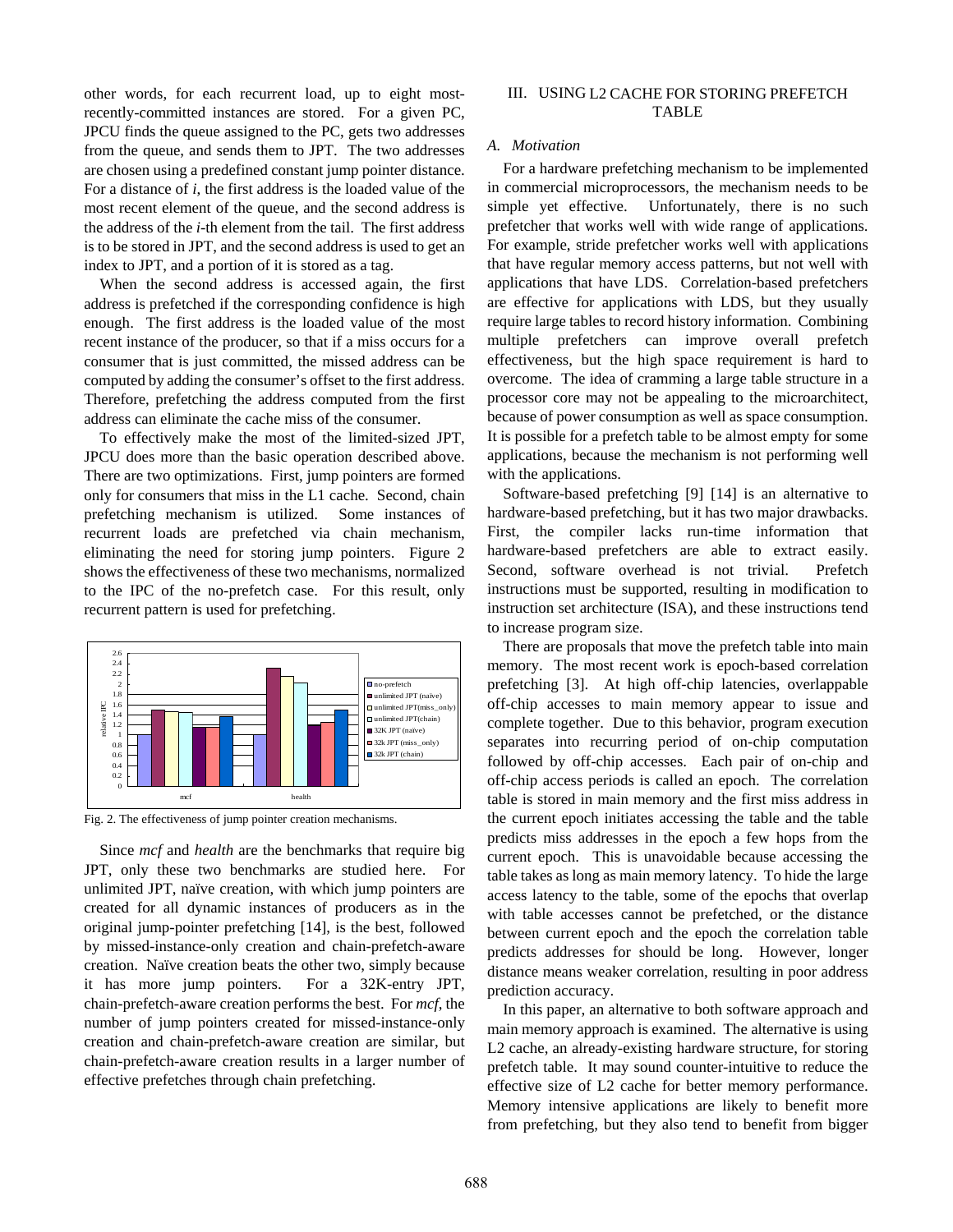cache. It sounds like a dilemma because those applications require large prefetch table, but giving too much L2 cache partition to prefetch table means smaller L2 cache space for conventional L2 cache.

However, after examining the idea by varying L2 cache size and prefetch table size in L2 cache, it is found that it is possible to implement prefetch table in L2 cache. We found a partition size dedicated for prefetch table in L2 cache, where improvement from prefetching outweighs performance loss by reduced effective L2 cache size. One factor that makes this possible is the reduced number of L1 cache misses, which is the outcome of the prefetching mechanism that targets L1 cache misses.

#### *B. Implementing Prefetch Table in L2 Cache*

Ranganathan et al. [11] propose reconfigurable caches, in which multiple partitions exist, and each partition is used for a different processor activity. Our reconfigurable cache implementation is based on this work. They used associativity-based partitioning, which divides the reconfigurable cache into partitions at the granularity of the ways of the conventional cache, utilizing the conceptual division into ways already present in a conventional cache. For example, a 4-way 1MB cache can be reconfigured to 4 partitions of 256KB each.

Figure 3 shows the reconfigurable cache structure. The dark elements are added in order to support multiple inputs and outputs. The reconfigurable cache is able to accept N input addresses and generate N output data elements with N hit/miss signals (one for each partition). A special hardware register called cache status register is employed to track the number and sizes of the partitions and control the routing of the N inputs, outputs and signals.

They also analyze the impact of reconfigurability on cache access time using the CACTI analytical model [12]. They found that the overall microprocessor cycle time and cache access latency are not affected.

Table 1 summarizes the design choices that we make for implementing reconfigurable cache. As a partitioning mechanism, associativity-based mechanism is selected because it just requires a little change in existing cache structure.

Virtual addresses are used to access the prefetch table partition. To uniformly distribute accesses to ways of prefetch table, hash functions are in charge of generating index to the table from virtual addresses. Because of the limited associativity and size of prefetch table implemented in L<sub>2</sub> cache, the role of the hash functions is critical to prefetching performance. This is why two hash functions are used instead of one. If an index generated by a hash function is to an entry that's been already occupied, the index from the other hash function is used instead. In this way, a relatively small prefetch table in L2 cache can be efficiently utilized.

Data consistency ensures that data belonging to prefetch table resides only in its partition. If a reconfiguration occurs,

data in the portion of the cache that is converted from prefetch table to conventional cache should be discarded. If a way is converted from conventional cache to prefetch table, its dirty data must be written back to main memory. Such a cache-scrubbing mechanism requires examining all the locations of the cache to check for their validity and performing appropriate actions.

Repartitioning is assumed to be kept minimal and detection of reconfiguration is controlled by software.



Fig. 3. Implementation of a reconfigurable cache. [11]

Table 1. Design Choices for Reconfigurable Cache.

| Design issue                  | Used in this paper   |
|-------------------------------|----------------------|
| Partitioning mechanism        | Associativity-based  |
| Address generation            | Hardware generated   |
| Data consistency              | Cache scrubbing      |
| Repartition policy            | Infrequent           |
| Detection for reconfiguration | Software controlled  |
| Reconfigurable cache level    | L <sub>2</sub> cache |

#### IV. EVALUATION

In this section, we experimentally evaluate the effectiveness of the proposed dependence-based prefetch mechanism, and the effectiveness of using L2 cache for storing the prefetch table.

Table 2. Simulation parameters.

| Processor          | 5 stage pipeline; 4 way superscalar; 128 entry    |
|--------------------|---------------------------------------------------|
| core configuration | Reorder buffer; 32 entry load-store queue,        |
|                    | hybrid (bimodal $+ 2$ level) branch predictor; 4  |
|                    | integer units, 2 multiplication units, 1 division |
|                    | unit;                                             |
| Memory hierarchy   | 64K, 2way, 32B, 16 MSHR, 2 cycle L1, 4 port       |
| configuration      | data cache; 32K, 2way, 32B, 16 MSHR, 1 cycle      |
|                    | L1 instruction cache; 1M/2M, 8way, 64B, 16        |
|                    | MSHR, 15/18 cycle, 1 port L2 cache; 100 cycle     |
|                    | memory latency; 2:1 frequency ratio, 32B          |
|                    | bandwidth L1-L2 bus; 4:1 frequency ratio, 16B     |
|                    | bandwidth L2-mem bus;                             |
| Prefetcher         | Direct-mapped, 128 entry(1.1KB) FMLT; 128         |
| Configuration      | entry(2.4KB) PPW; Fully associative 128           |
|                    | entry $(9.1KB)$ DIT $(4$ consumers per producer); |
|                    | 32 entry(0.32KB) PRQ; 128 entry(4KB), 32B         |
|                    | Prefetch buffer; 16 8-entry FIFO(2KB) in          |
|                    | JPCU:                                             |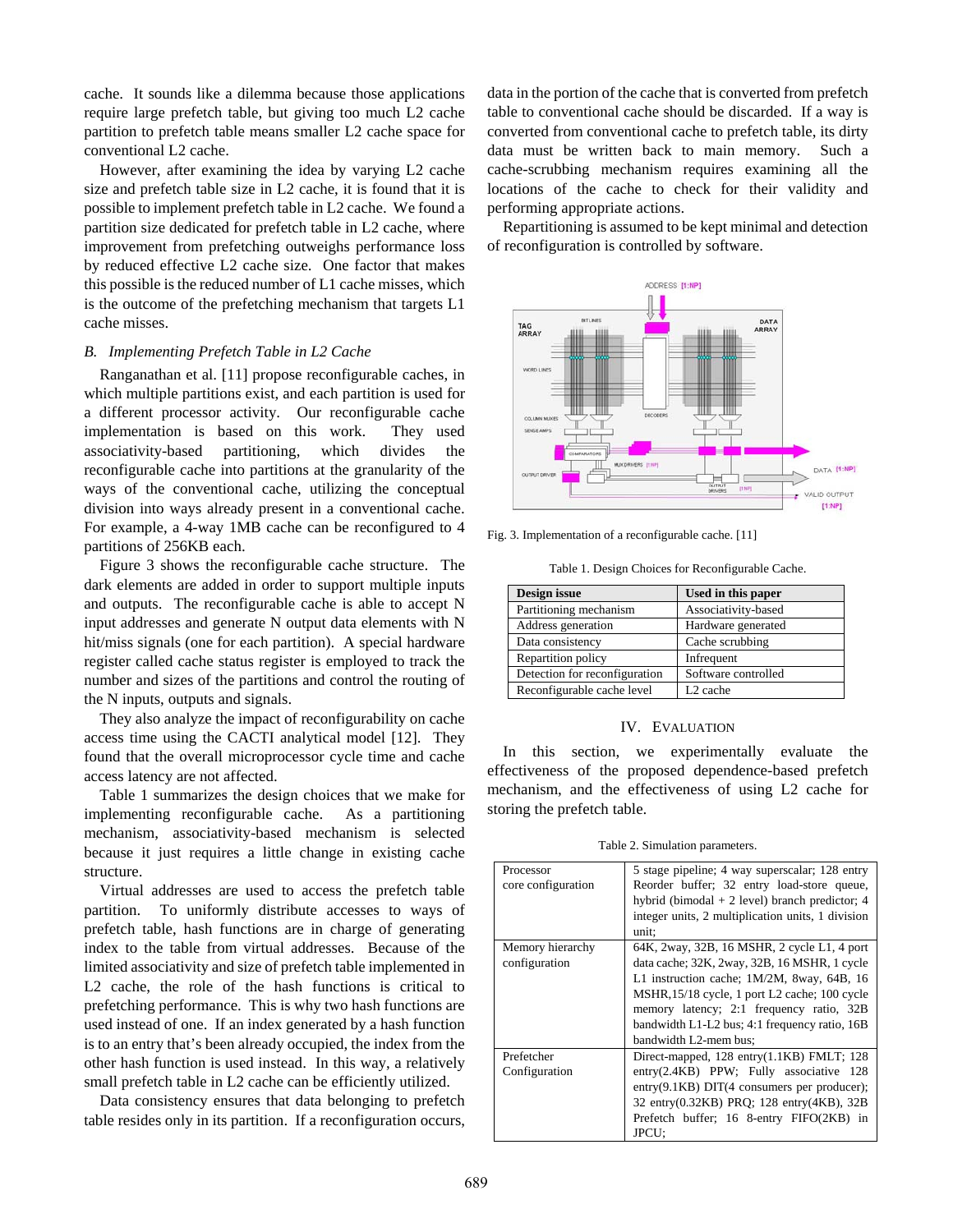



## *A. Experimental Setup*

Our experiments were performed using part of SPEC2K integer benchmark suite, Olden benchmark suite, and *deltablue* benchmark, which is a pointer-intensive benchmark. Olden and *deltablue* benchmarks were simulated to completion. For SPEC2K benchmarks, a representative 200 million instructions were simulated, which were identified by SimPoint [17]. SPEC2K benchmarks use reference inputs. For our experiments, SimpleScalar simulator is used [2]. The memory interface has been rewritten to model cache hierarchy, bus occupancy, and limited bus bandwidth, similar to Sharma et al. [15]. The simulated processor configuration is summarized in Table 2.

To accurately model prefetch table in L2 cache, the number of ports on L2 cache is set to 1. Demand fetch and prefetch requests share L1-L2 bus, and a virtual address provided by prefetch table L2 goes through DTLB before the corresponding prefetch request is queued in PRQ.

#### *B. Speedups*

We now compare the performance of our proposed prefetching scheme with larger cache, perfect cache, and other prefetching schemes that are closely related to it. Figure 4 shows the IPCs of seven different configurations. The first two bars represent IPCs of different L2 cache sizes (1MB and 2MB) without prefetching. The next two bars show IPCs of perfect L1 Cache and perfect L2 Cache, respectively. The last four are IPCs of three prefetching schemes: original dependence-based prefetching [13], jump-pointer prefetching (with 64K-entry JPT) [14], and the proposed prefetching (with 32K- and 64K-entryJPT). In this section, all prefetching mechanisms are evaluated with dedicated prefetch tables and 1MB L2 cache. (Storing the prefetch table in L2 is evaluated in the next section.)

Except for *health* and *twolf*, going from 1M L2 cache to 2M L2 cache doesn't improve performance more than 10%. This means that the advantage of reduced L2 cache misses does not significantly overcome the disadvantage of longer hit latency.

To quantify the potential of prefetching, the performances of perfect cache at L1 and L2 cache are measured. Since the proposed scheme eliminates L1 cache misses, the IPC of

perfect L1 cache indicates its full potential. The performance of prefetching mechanisms that remove L2 cache misses is bounded by the performance of perfect L2 cache.

As clearly shown, perfect L1 cache has much more potential than perfect L2 cache. This observation, along with the first observation about L2 cache size, indicates that using inefficiently-utilized L2 cache has great potential. The first observation shows that for some benchmarks, L2 cache is not effectively utilized, meaning some portion of L2 cache can be used for a different purpose such as prefetching. The second observation hints that even though perfect L2 cache yields little benefit, there is still much room for performance improvement.

The proposed prefetching mechanism is implemented in two different configurations. The first configuration has 32k entries in JPT, consuming approximately 0.5MB, and the second configuration has 64k entries, requiring about 1MB of space. Both configurations are implemented separately from 1MB L2 cache. If we compare the corresponding two bars with the one for 2MB L2 cache without prefetching, we can see how efficient it is to have both prefetcher and L2 cache, given a certain silicon estate. Except for *bzip2, bisort, parser, and twolf*, even the combination of 0.5MB prefetcher with 1MB L2 cache outperforms a 2MB L2 cache.

The proposed prefetching scheme is better than the original dependence-based prefetching, for two reasons. First, the proposed prefetching scheme uses producers' memory access patterns to predict future addresses of producers. This enhances the timeliness of the prefetching scheme, and therefore converts many prefetch partial hits to full hits. The second reason is that the proposed mechanism utilizes producers' patterns other than recurrent pattern, while the original dependence-based mechanism is solely dependent on recurrent pattern. With the original dependence-based prefetching, prefetch partial hits constitute 64% of all prefetch hits, but with the proposed prefetching, prefetch partial hits are only 22% of all prefetch hits.

The proposed prefetching mechanism is also better than original jump-pointer prefetching, for two reasons. First, the proposed scheme selectively stores jump pointers by using chain prefetching and FMLT. Second, the proposed scheme uses not only recurrent pattern but also other patterns, such as stride pattern.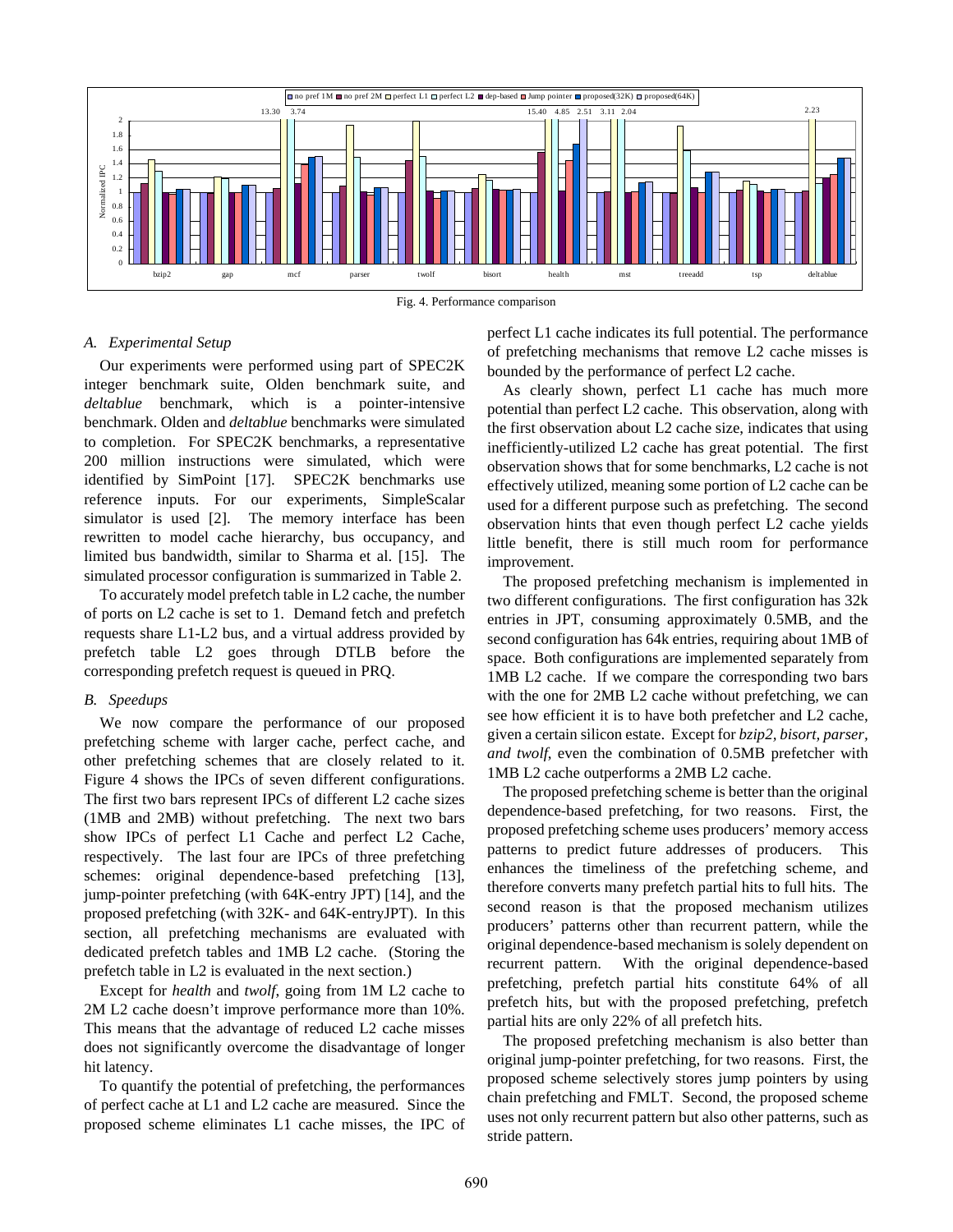In *health*, recurrent pattern is dominant, whereas in *parser* and *treeadd*, stride pattern is dominant. Other benchmarks such as *gap*, *mst*, *deltablue*, and *mcf* are getting benefit from both patterns.

#### *C. Results for implementing prefetch tables in L2 cache*

This sub-section shows the results for implementing prefetch tables in L2 cache. Two L2 cache configurations are used: 1MB 8way and 2MB 8way. The hit latency of 1MB cache is set to 15 cycles, and that of 2MB cache is set to 18 cycles. In addition to traditional cached data, the L2 cache holds the jump pointer table; each 64-byte cache block holds four jump pointer entries. We vary the size of the jump pointer table in L2 cache to see how it influences the overall performance.

In Figure 5, there are two graphs. The x-axis of each graph represents the number of ways reconfigured for storing the jump pointer table, and the y-axis indicates IPC. For 1MB cache, one way is 128KB, and for 2MB cache, it is 256KB. The upper graph is for 1MB cache configuration, and the other one is for 2MB L2 cache configuration. There are six plots in each graph (three per benchmark). The plot labeled "no pref" represents the case where the partition set aside for the jump pointer table is not used and only the other partition of L2 is used conventionally without prefetching. The plot labeled "prefetching" shows the case where the partition for jump pointer table is actually used and prefetching mechanism is put into action. The plot labeled "conventional cache" indicates the case where the whole 1MB or 2MB of cache is used conventionally without prefetching.



Fig. 5. Performance with varying the partition size for the jump pointer table in L2 caches: 1MB L2 Cache (upper) and 2MB L2 (bottom)

For *mcf*, IPC drops marginally for both configurations, as the effective L2 cache size decreases without prefetching. Therefore, prefetching using the jump pointer table in L2 is able to improve performance regardless of the number of ways assigned to the jump pointer table.

Though not shown here, IPC drops drastically with 8MB L<sub>2</sub> cache as more ways are assigned to the jump pointer table. In this case, using only 1 way is advantageous. This tells us that there may be an L2 cache size for a benchmark, where borrowing some portion of the space to prefetching mechanism doesn't help. It should also be noted that the working set of *health* doesn't fit in 2MB L2 cache.

When reconfigured cache size of 2MB cache for conventional caching is 1MB (4 ways are used for the jump pointer table), the IPC without prefetching is just 0.1277. This is even lower than the IPC (0.1299) when the whole 1MB cache is used conventionally. Since the associativity of the former is just four compared to eight of the latter, IPC is a little bit reduced.

Similarly, for *health*, prefetching backed by the jump pointer table in L2 cache always has higher IPC than using the whole 2MB of cache conventionally. However, there are some differences. First, *health* is more sensitive to the jump pointer table size. When one way is used for the table, prefetching doesn't improve performance much. On the contrary, as the number of ways for the table increases, IPC increases faster than that of *mcf*. This is because *health* needs to store more jump pointers to improve performance.

Second, IPC drops steadily for 2MB L2 cache, as the effective L2 cache size decreases without prefetching. Fortunately, the IPC increase due to prefetching is much greater than this loss due to reduced effective L2 cache size. This tells us that even benchmarks that use L2 cache effectively may benefit from prefetching mechanisms that borrow some portion of L2 cache.

Other benchmarks that have recurrent loads are *mst* and *deltablue*. The IPC of *mst* tends to decrease as effective cache size decreases. But 16k jump pointer entries (1 way of 8-way, 2MB cache) is sufficient for it. Consequently, the best partition size for jump pointer table in 2MB cache is 1 way (256KB). IPC with prefetching at the partition size is 1.27, which is just a little bit higher than 1.22, which is achieved when the whole 2MB cache is used conventionally.

For *deltablue*, IPC doesn't decline as effective cache size decreases from 2MB to 1MB. Also, 16k jump pointer entries is enough. Therefore, the best partition size with 2MB cache is any size between 1M and 2M. Prefetching boosts IPC to 1.59 from 1.12, which is obtained when 2MB cache is used conventionally.

Depending on a benchmark's working set size, the L2 cache reconfiguration point varies. For some benchmarks with limited L2 cache size, it may not be possible to find such a point. However, a benchmark that utilizes L2 cache effectively can benefit a lot from this approach, just like *health* does in this experiment.

#### V. CONCLUSION

This paper has implemented and evaluated two enhancements to traditional dependence-based prefetching.